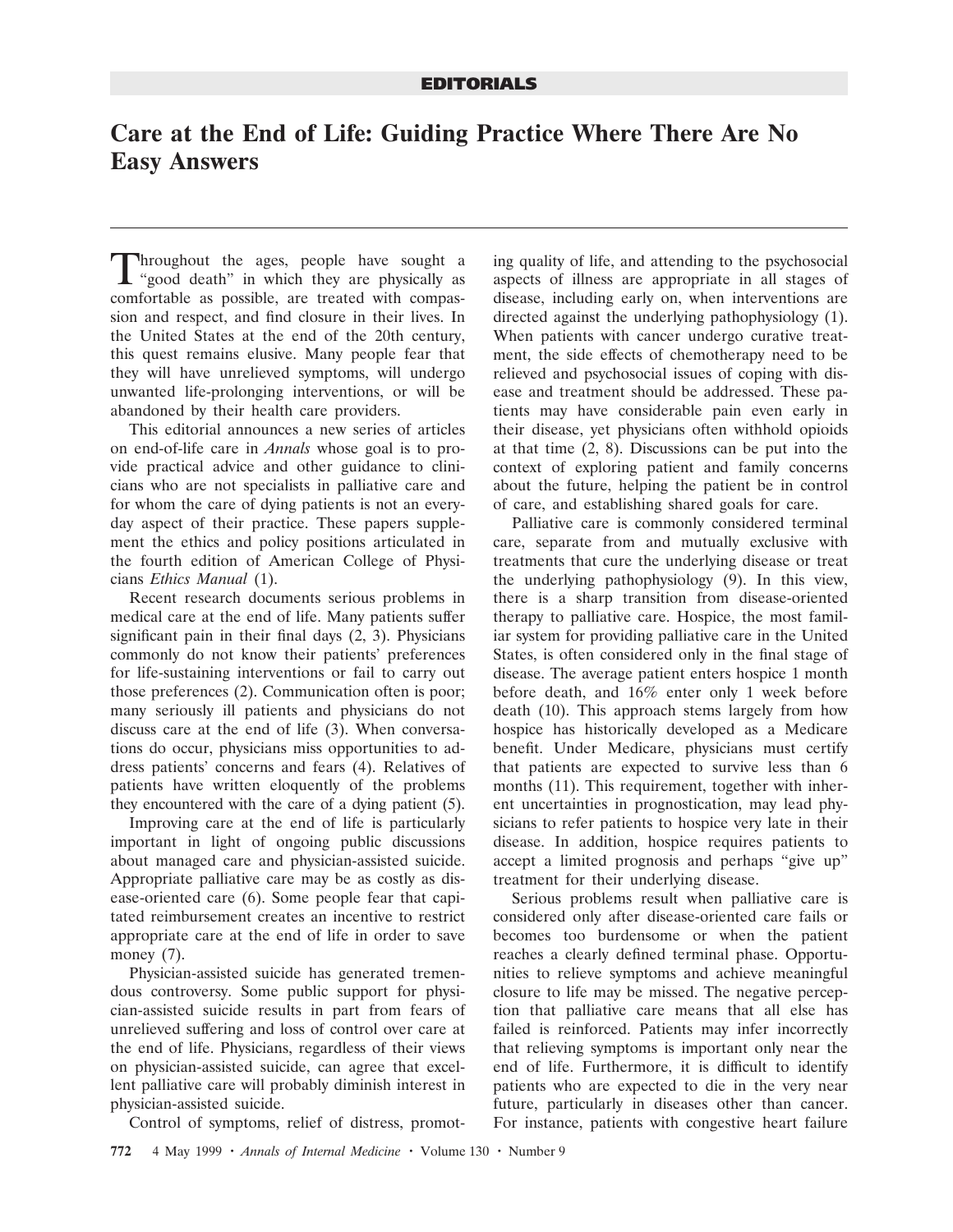typically die of sudden arrhythmia and do not have a predictable terminal phase of progressive decline (12). Thus, discussing palliative care only with patients who are highly likely to die soon will miss many patients who may benefit from it.

To avoid these problems, physicians should take a "both/and" approach to palliative and diseaseoriented care instead of an "either/or" approach. Palliative care should be regarded as coexisting with disease-oriented therapy throughout a patient's care rather than as a sharp transition before death (9, 11). As disease progresses, many patients may decide to forgo some disease-oriented therapies, and relief of symptoms and attention to psychosocial needs may require increased attention. However, even if comfort becomes the primary goal of care, some disease-oriented therapies may be continued or initiated. For example, local radiation therapy may be the most effective approach to relieve symptoms caused by a metastatic cancer lesion. Palliative care at the end of life is not equivalent to lowtechnology care at home.

To provide better palliative care, physicians need to improve several skills. First, they need to provide better relief of physical symptoms. Although inadequate pain control has received the most attention, other symptoms, such as dyspnea and delirium, are common and distressing (13). The most recent edition of the *Oxford Textbook of Palliative Care* presents up-to-date information on the knowledge base of palliative care (13, 14). Second, physicians need to improve decision making about life-sustaining interventions. Patients or their surrogates should be involved in decisions if they wish to do so, and their preferences and values need to be better taken into account. Third, physicians need to improve their discussions with patients and families about end-oflife care. Such conversations are never easy because sadness, grief, and fear of the unknown are inevitable. Fourth, clinicians must address practical issues in clinical management, such as how to respond to disagreements among staff members and families, the constraints of institutional policies, or misconceptions about the clinical effects and ethics of highdose narcotics for symptom relief. Fifth, good endof-life care can help dying patients achieve closure and find meaning in the final phase of their lives (15).

Members of American College of Physicians– American Society of Internal Medicine (ACP– ASIM)—both general internists and subspecialists, particularly in oncology, geriatrics, and critical care medicine—provide a great deal of care to dying patients. The ACP–ASIM End-of-Life Care Consensus Panel, consisting of experts in end-of-life care, was convened in 1997 to provide assistance in improving care. The Greenwall Foundation has supported this project. The goal was to identify clinical, ethical, and public policy problems in end-of-life care where improvement was desirable, to critically analyze the available evidence and guidelines, and to offer consensus recommendations on how to better address these problems.

A series of papers on communication about palliative care; care of patients with dementia; the goals of palliative care; pain management in cancer; palliative care in the intensive care unit; terminal suffering; management of depression at the end of life; and legal, financing, and cultural issues are being authored by members of the ACP–ASIM End-of-Life Care Consensus Panel. Papers are debated by the panel and are subjected to peer review. This process includes review by other experts in end-of-life care and by experienced clinicians. All of the papers were reviewed by ACP–ASIM's Ethics and Human Rights Committee, the Education Committee, the Board of Governors, and the Board of Regents. Articles that are accepted by *Annals* will appear in the next year or so.

Many papers will use a case-based approach. Discussions of cases, which are a traditional teaching format in medicine, can stimulate the interest of readers who have puzzled over similar situations. A rich case discussion that highlights management questions provides indirect experience in problem solving. The reader can consider how to approach a problem, how to tailor decisions to an individual patient, and how to address such practical constraints as time and staffing (16). Case analyses lend themselves to use in conferences and seminars in hospitals, residency programs, professional meetings, and continuing medical education courses.

As an organization, ACP–ASIM is committed to improving the quality of care at the end of life. These papers are intended to help physicians integrate excellent end-of-life care into the everyday practice of internal medicine.

*Bernard Lo, MD* University of California, San Francisco San Francisco, CA 94143

*Lois Snyder, JD*

*Harold C. Sox, MD*

American College of Physicians–American Society of Internal Medicine Philadelphia, PA 19106

*Requests for Reprints:* Lois Snyder, JD, Center for Ethics and Professionalism, American College of Physicians–American Society of Internal Medicine, 190 N. Independence Mall West, Philadelphia, PA 19106.

*Current Author Addresses:* Dr. Lo: Program in Medical Ethics, University of California, San Francisco, Room C126, 521 Parnassus Avenue, San Francisco, CA 94143-0903.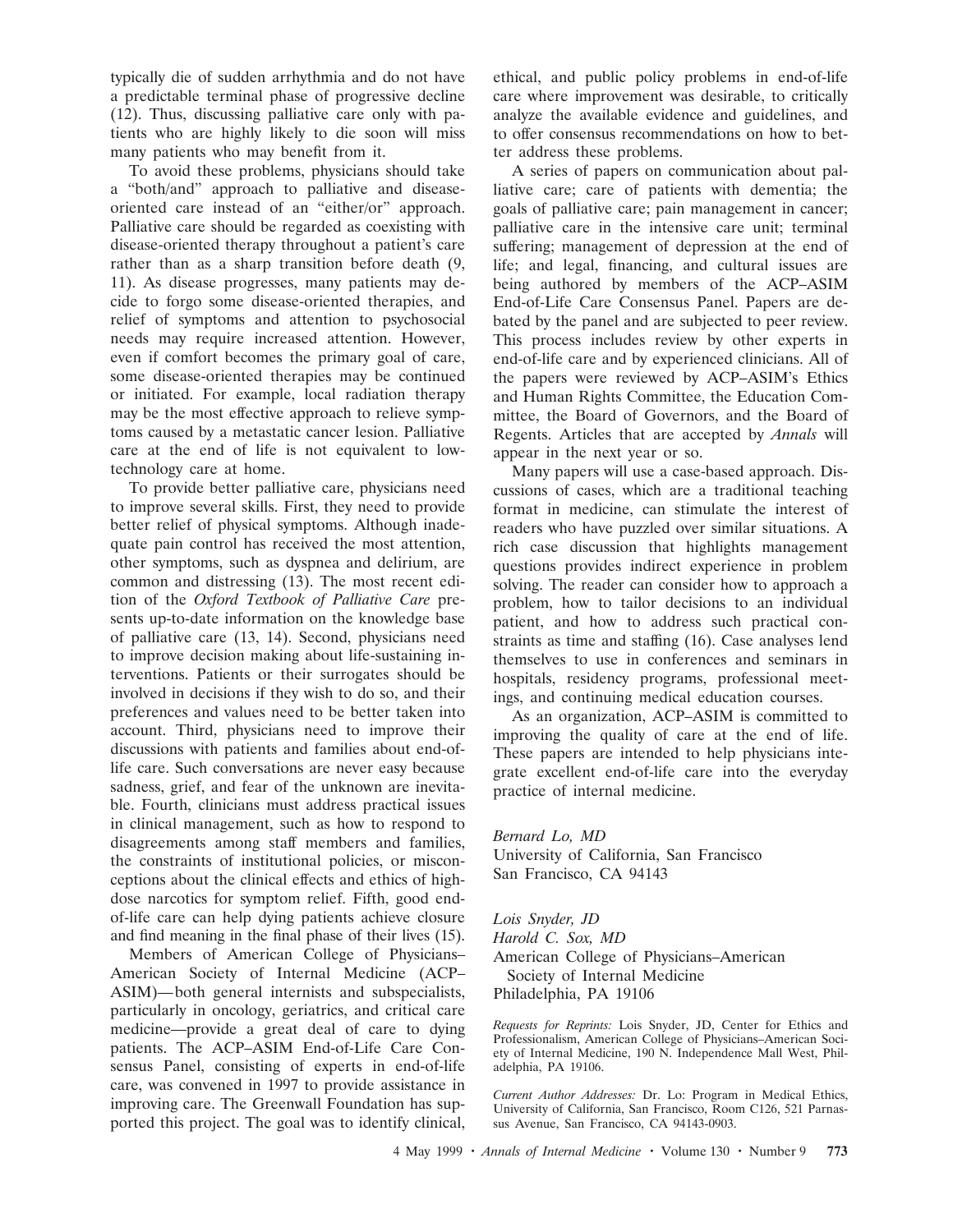Ms. Snyder: Center for Ethics and Professionalism, American College of Physicians–American Society of Internal Medicine, 190 N. Independence Mall West, Philadelphia, PA 19106. Dr. Sox: American College of Physicians–American Society of Internal Medicine, 190 N. Independence Mall West, Philadelphia, PA 19106.

*Ann Intern Med.* 1999;130:772-774.

### **References**

- **1.** Ethics manual. Fourth edition. American College of Physicians. Ann Intern Med. 1998;128:576-94.
- **2. Cleeland CS, Gonin R, Hatfield AK, Edmonson JH, Blum RH, Stewart** JA, et al. Pain and its treatment in outpatients with metastatic cancer. N Engl J Med. 1994;330:592-6.
- **3.** A controlled trial to improve care for seriously ill hospitalized patients. The Study to Understand Prognoses and Preferences for Outcomes and Risks of Treatment (SUPPORT). The SUPPORT Principal Investigators. JAMA. 1995;274:
- 1591-8. **4. Tulsky JA, Chesney MA, Lo B.** How do medical residents discuss resuscitation with patients? J Gen Intern Med. 1995;10:436-42.
- **5. Gilligan T, Raffin TA.** Whose death is it, anyway? Ann Intern Med. 1996; 125:137-41.
- **6. Emanuel EJ, Emanuel LL.** The economics of dying. The illusion of cost savings at the end of life. N Engl J Med. 1994;330:540-4.
- **7. Sulmasy DP.** Managed care and managed death. Arch Intern Med. 1995; 155:133-6.
- **8. Levy MH.** Pharmacologic treatment of cancer pain. N Engl J Med. 1996;335: 1224-32.
- 9. Billings JA. What is palliative care? Journal of Palliative Medicine. 1998;1:73-82.
- **10. Christakis NA.** Timing of referral of terminally ill patients to an outpatient hospice. J Gen Intern Med. 1994;9:314-20.
- **11. Field MJ, Cassel CK, eds.** Approaching Death: Improving Care at the End of Life. Washington, DC: National Academy Pr; 1997.
- **12. Lynn J.** An 88-year-old woman facing the end of life. JAMA. 1997;227: 1633-40.
- **13. Doyle D, Hanks GW, MacDonald N, eds.** Oxford Textbook of Palliative Medicine. 2d ed. New York: Oxford Univ Pr; 1998.
- **14. Quill TE, Billings JA.** Palliative care textbooks come of age. Ann Intern Med. 1998;129:590-4.
- 15. Byock I. Dying Well: The Prospect for Growth at the End of Life. New York: Riverhead Books; 1997.
- **16. Lo B, Jonsen AR.** Ethical dilemmas and the clinician. Ann Intern Med. 1980;92:116-7.
- © 1999 American College of Physicians–American Society of Internal Medicine

## **The Making and Unmaking of a Journal**

Much has been made of the recent firing of George Lundberg, the editor of the *Journal of the American Medical Association* (*JAMA*) for 17 years. We've heard about timing the publication of papers on "hot" topics, the seeking of media attention, the intrusion of political agendas into scientific journal publishing. We've reacted strongly to strong personalities, puzzled over who should hire and fire journal editors, and rethought the principle of editorial freedom that underlies it all (1–5). What's gotten lost in all the shouting about personalities and principles, unfortunately, is the pragmatic issue of how hard it is to build a journal, and how easy it is to destroy one.

Putting out a biomedical journal is almost as much a performing art as an intellectual exercise, and an enormously complex one at that. Journals are needed because "one of the strictures of the scientific ethos is that a discovery does not exist until it is safely reviewed and in print" (6). But getting those discoveries safely reviewed and into print in a major journal depends directly on a very large cast of characters: a few editors; some highly sophisticated statisticians; a great many more production and support staff (nowadays including some with high-level expertise in electronic information systems); peer reviewers by the thousands; advertisers by the dozen; an editorial board; and a sponsoring organization, which is usually also the journal's publisher. A vigorous journal of course needs a dedicated readership, and these days a journal also connects in important ways with an ever-expanding

array of interested parties, including industry, foundations, government agencies, the media, and the general public.

As in the performing arts, the success of a journal depends on the actions and interactions of many individual players, linked together dynamically in circles of causality, what Peter Senge calls reinforcing feedback loops (7). Thus, for example, the publication of good papers attracts better papers; better papers mean that reviewers are more willing to review; stronger reviews further increase quality, leading to greater journal utility and credibility, hence more readers. Increased readership then generates more subscription revenue and attracts more authors and more advertisers, hence more resources to build quality (not to mention resulting in a more satisfied publisher); and the "boom" continues. The problem is that the dynamic state of journal life, which is the source of journals' vigor and growth, is also what makes them vulnerable. Once something goes seriously wrong at a critical point in the system, the entire operation can rapidly unravel: Positive cycles can become vicious ones, and even a strong journal can rapidly spin off into a "death spiral." An old adage, "You're only as good as your last performance," captures very well the fragility of life in the theater; it applies to journals, too.

The performing arts have their patrons who control much of their destiny; biomedical journals have their sponsors—professional societies in most cases, commercial publishers in a few. And thereby hangs the tale, since medicine, even at its scientific best, is